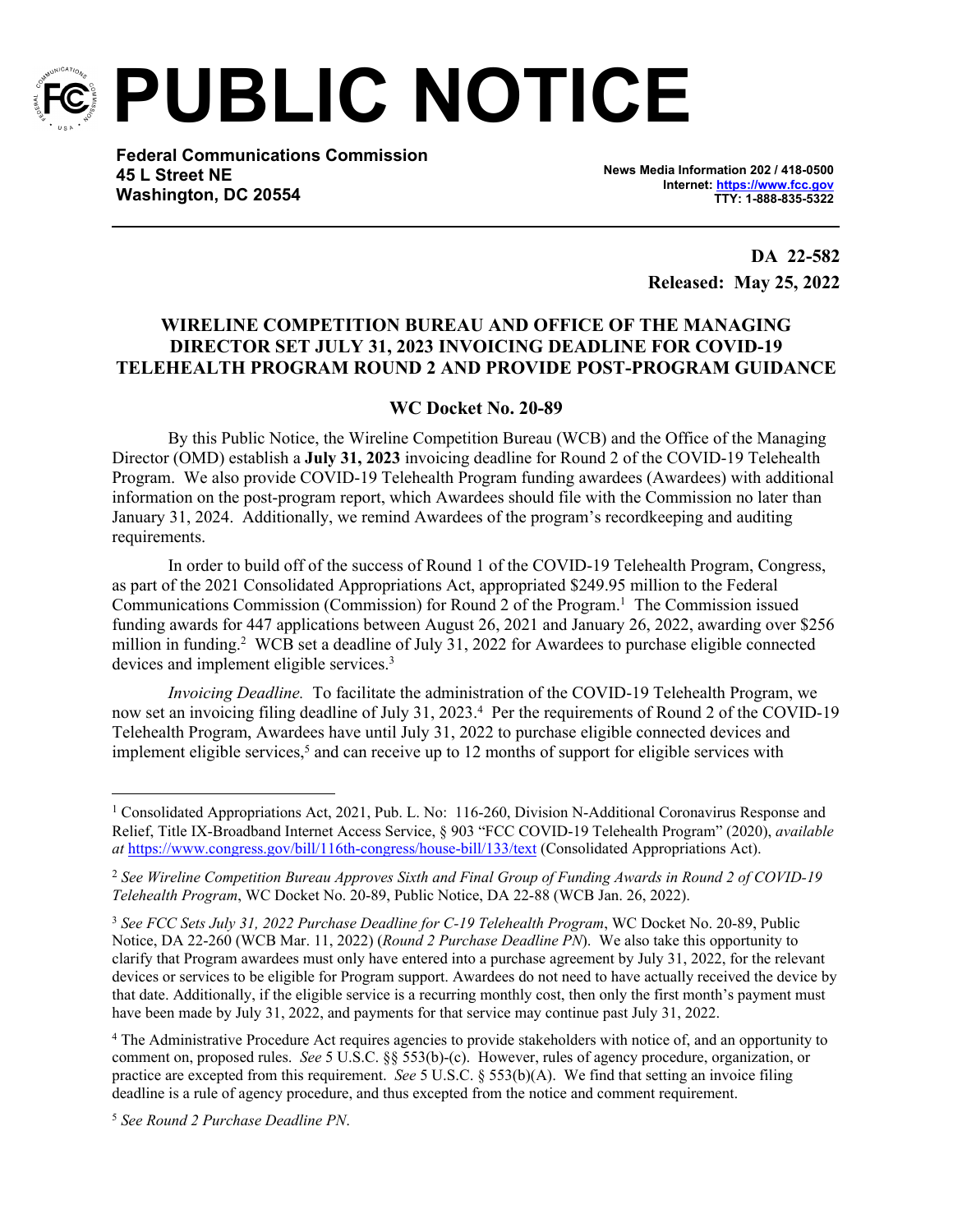monthly recurring charges.<sup>6</sup> An invoicing deadline is necessary for efficient administration of Round 2 of the COVID-19 Telehealth Program and provides certainty to Awardees.<sup>7</sup> Thus, we find a deadline of twelve months after the purchase/implementation deadline of July 31, 2022, appropriate because it provides a reasonable timeframe for Awardees to receive their eligible services and connected devices and timely file their requests for reimbursement along with supporting documentation to the Commission. Accordingly, Awardees must file their requests for reimbursement for the cost of eligible connected devices and/or telecommunications or information services on or before July 31, 2023, in order to receive reimbursement for eligible expenses under Round 2 of the COVID-19 Telehealth Program.

*Post-Program Report.* As part of the *Report and Order*, the Commission stated that Awardees should provide a report to the Commission on the effectiveness of the COVID-19 Telehealth Program funding no later than six months after the conclusion of the COVID-19 Telehealth Program.<sup>8</sup> Awardees, therefore, should submit their post-program reports by January 31, 2024—six months after the invoicing deadline.<sup>9</sup> These reports will provide the Commission with important feedback on whether and how the COVID-19 Telehealth Program funding impacted health outcomes, patient treatment, health care facility administration, and any other relevant aspects of Awardees' response to COVID-19. Appended to this Public Notice is a post-program report template, which contains a list of questions that Awardees should respond to when developing their post-program report. We also encourage Awardees to provide any additional feedback as part of the post-program report. An Excel version of the post-program report template can be found at [https://www.fcc.gov/sites/default/files/covid-19\\_telehealth\\_post](https://www.fcc.gov/sites/default/files/covid-19_telehealth_post-program_feedback_template.xlsx)program feedback template.xlsx. Once completed, Awardees should file their completed report(s) in WC Docket No. 20-89 in the Commission's electronic comment filing system, available at [https://www.fcc.gov/ecfs/.](https://www.fcc.gov/ecfs/)<sup>10</sup>

*Program Rules and Reminders*. As a reminder, Awardees must maintain records related to their participation in the COVID-19 Telehealth Program for at least six years from the last date of service under this program to demonstrate their compliance with program requirements.<sup>11</sup> Awardees must present any records related to their participation in the COVID-19 Telehealth Program to the Commission or its delegates upon request.<sup>12</sup> Awardees may also be subject to compliance audits to ensure compliance with rules and requirements for the COVID-19 Telehealth Program.<sup>13</sup> If audited, Awardees must provide documentation related to their participation in the COVID-19 Telehealth Program.<sup>14</sup>

<sup>11</sup> *Second COVID-19 Report and Order*, 36 FCC Record at 7177, para. 80

<sup>12</sup> *Id.*

<sup>13</sup> *Id*.

<sup>14</sup> *Id*.

<sup>6</sup> *COVID-19 Telehealth Program; Promoting Telehealth for Low-Income Consumers*, WC Docket Nos. 20-89 and 18-213, Report and Order and Order on Reconsideration, 36 FCC Rcd 7141, 7171, para. 60 (2021) (*Second COVID-19 Report and Order*).

<sup>7</sup> *See Wireline Competition Bureau and Office of the Managing Director Set July 31, 2021 Invoicing Deadline for COVID-19 Telehealth Program and Provide Post-Program Guidance*, WC Docket No. 20-89, Public Notice, 35 FCC Rcd 14628 (2020) (*Round One Invoicing Deadline PN*).

<sup>8</sup> *Second COVID-19 Report and Order*, 36 FCC Record at 7176, paras. 77-78.

<sup>9</sup> For Awardees that received reimbursements on behalf of multiple health care providers, the lead health care provider may file a single report on behalf of all its participating health care providers.

<sup>&</sup>lt;sup>10</sup> If Awardees have concerns about the confidentiality of any information provided in their post-program report, they may request that their report be withheld from public inspection pursuant to 47 CFR § 0.459 of the Commission's rules.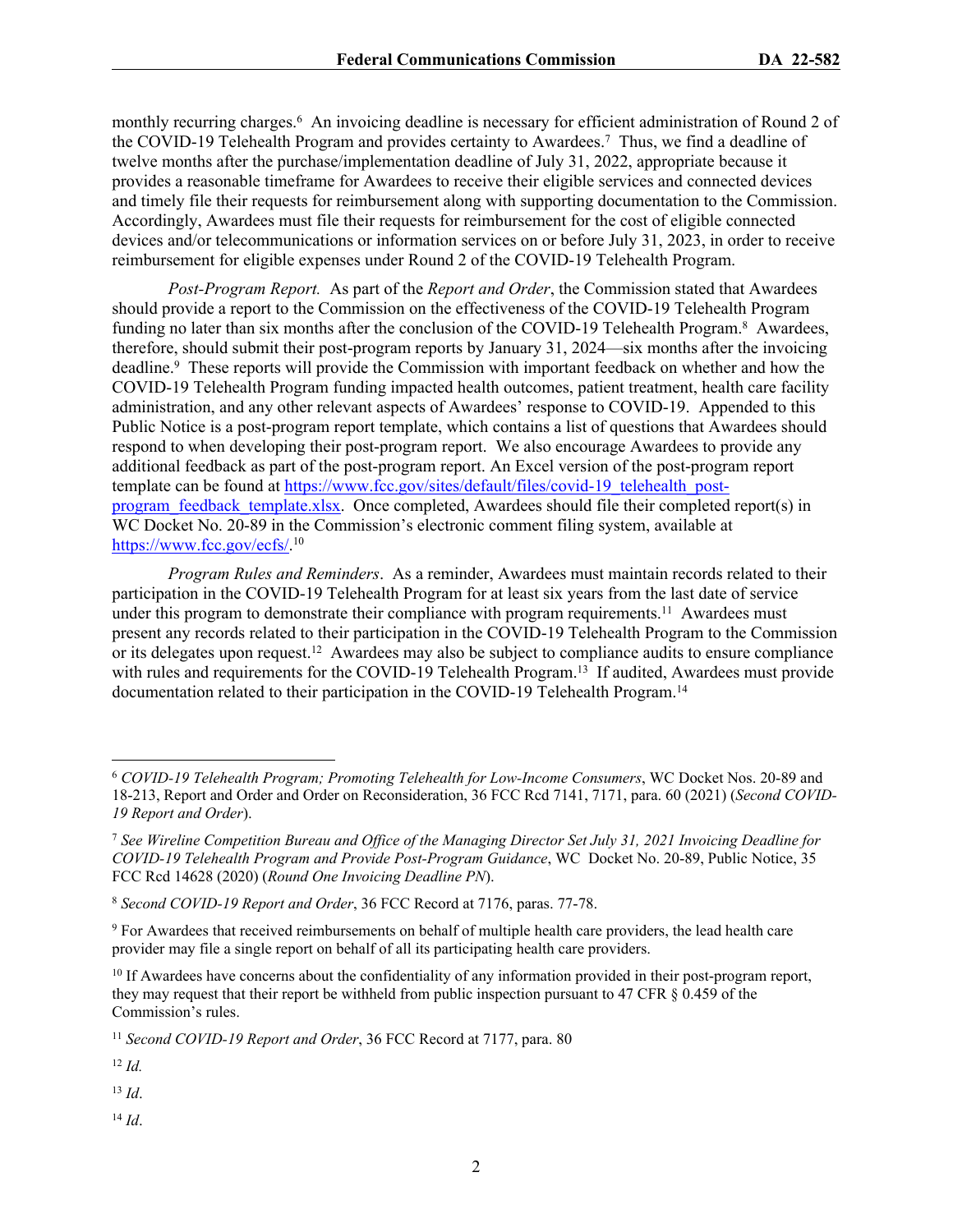*Additional Information.* For further information regarding this Public Notice, please contact Nathan Eagan, Attorney Advisor, Telecommunications Access Policy Division, Wireline Competition Bureau, [Nathan.Eagan@fcc.gov](mailto:Nathan.Eagan@fcc.gov) or 202-418-0991. For more information about the COVID-19 Telehealth Program, please refer to the Commission's website at [www.fcc.gov/covid19telehealth](http://www.fcc.gov/covid19telehealth).

**-FCC-**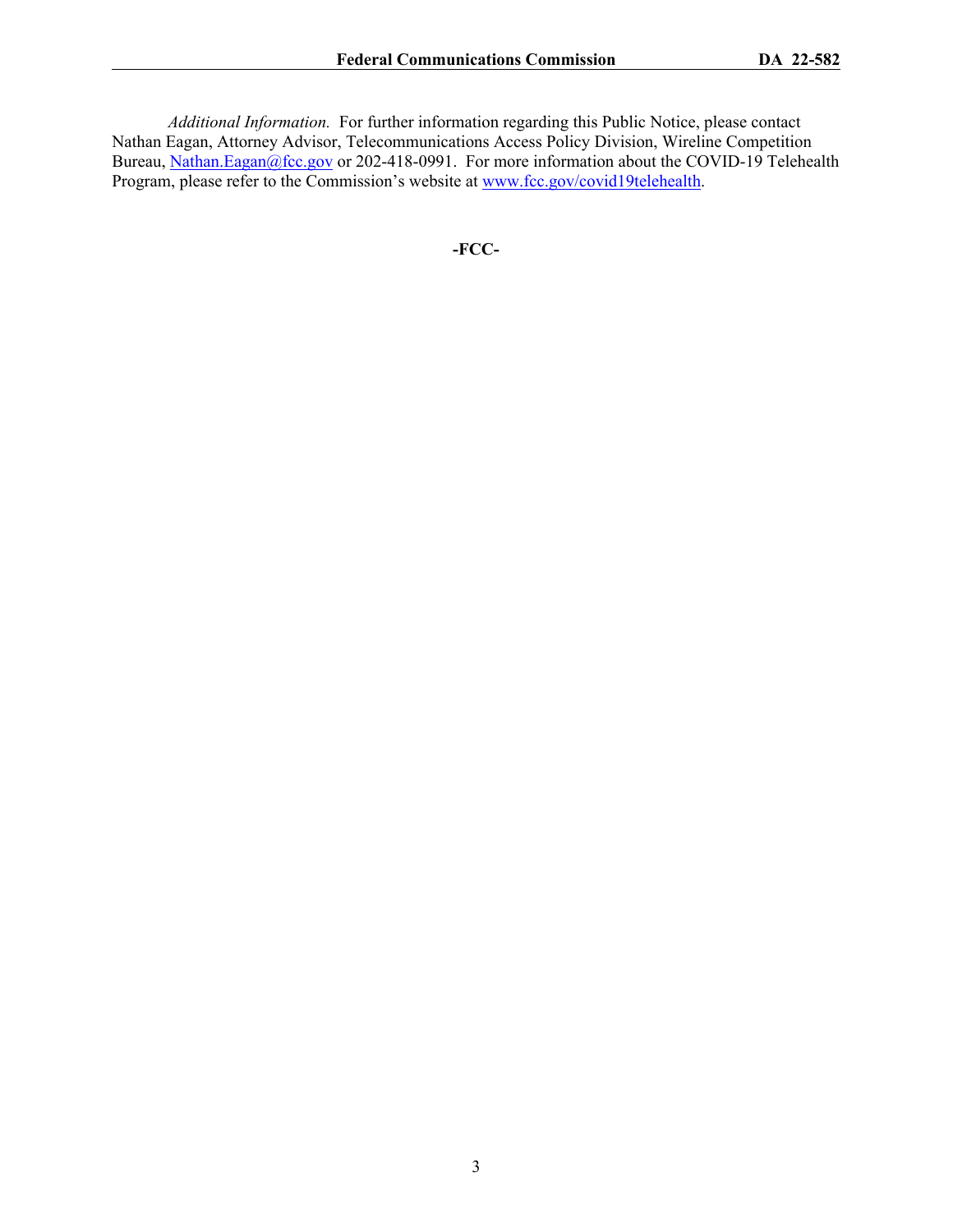### **APPENDIX**

### *COVID-19 Telehealth Program Post-Program Report Template*

#### **BASIC INFORMATION**

| Funding Awardee Name:                       |
|---------------------------------------------|
| Participating Health Care Provider Name(s): |
| Health Care Provider Number(s):             |
| <b>Funding Commitment Number:</b>           |
| <b>Funding Commitment Amount:</b>           |
| <b>Funding Disbursement Amount:</b>         |

### **FUNDING USE**

- 1. What connected devices and/or service(s) did you purchase and/or implement using COVID-19 Telehealth Program funding?
- 2. Roughly what percentage of the COVID-19 Telehealth Program funding you received was spent on connected devices? Roughly what percentage was spent on telecommunications and information services?

# **OUTCOMES**

*If relevant, please include anonymized staff, patient, and/or community accounts in response to the below questions. You may also provide any aggregated, anonymized metrics (e.g., the number of telehealth visits provided) that you tracked concerning the provision of telehealth services using COVID-19 Telehealth Program funded services or connected devices.*

- 3. Did your staff, patients, and/or the larger community benefit from using the connected devices and/or services purchased with COVID-19 Telehealth Program funding? If so, how?
	- a. Did the connected devices and/or services purchased/implemented using COVID-19 Telehealth Program funding affect health outcomes for patients? If so, how?
	- b. Did the connected devices and/or services purchased/implemented using COVID-19 Telehealth Program funding help you expand your provision of telehealth services? If so, how?
	- c. Did the connected devices and/or services purchased/implemented using COVID-19 Telehealth Program funding affect patient treatment protocols? If so, how?
	- d. Did the connected devices and/or services purchased/implemented using COVID-19 Telehealth Program funding affect health care facility administration? If so, how?
- 4. What connected devices and/or service(s) purchased using COVID-19 Telehealth Program funding did you find the most useful in preventing, preparing for, or responding to COVID-19?
- 5. Was the COVID-19 Telehealth Program funding you received used to promote telehealth innovation? If so, how?
- 6. Did you use COVID-19 Telehealth Program funding to obtain services and connected devices for expanded locations beyond your traditional facilities, i.e., temporary or mobile locations set up in response to the COVID-19 pandemic? If so, please explain how these nontraditional locations assisted in preventing, preparing for, or responding to the COVID-19 pandemic.
- 7. Did you encounter any issues when obtaining eligible connected devices or implementing eligible services? If so, what were the issues and how did you resolve those issues?